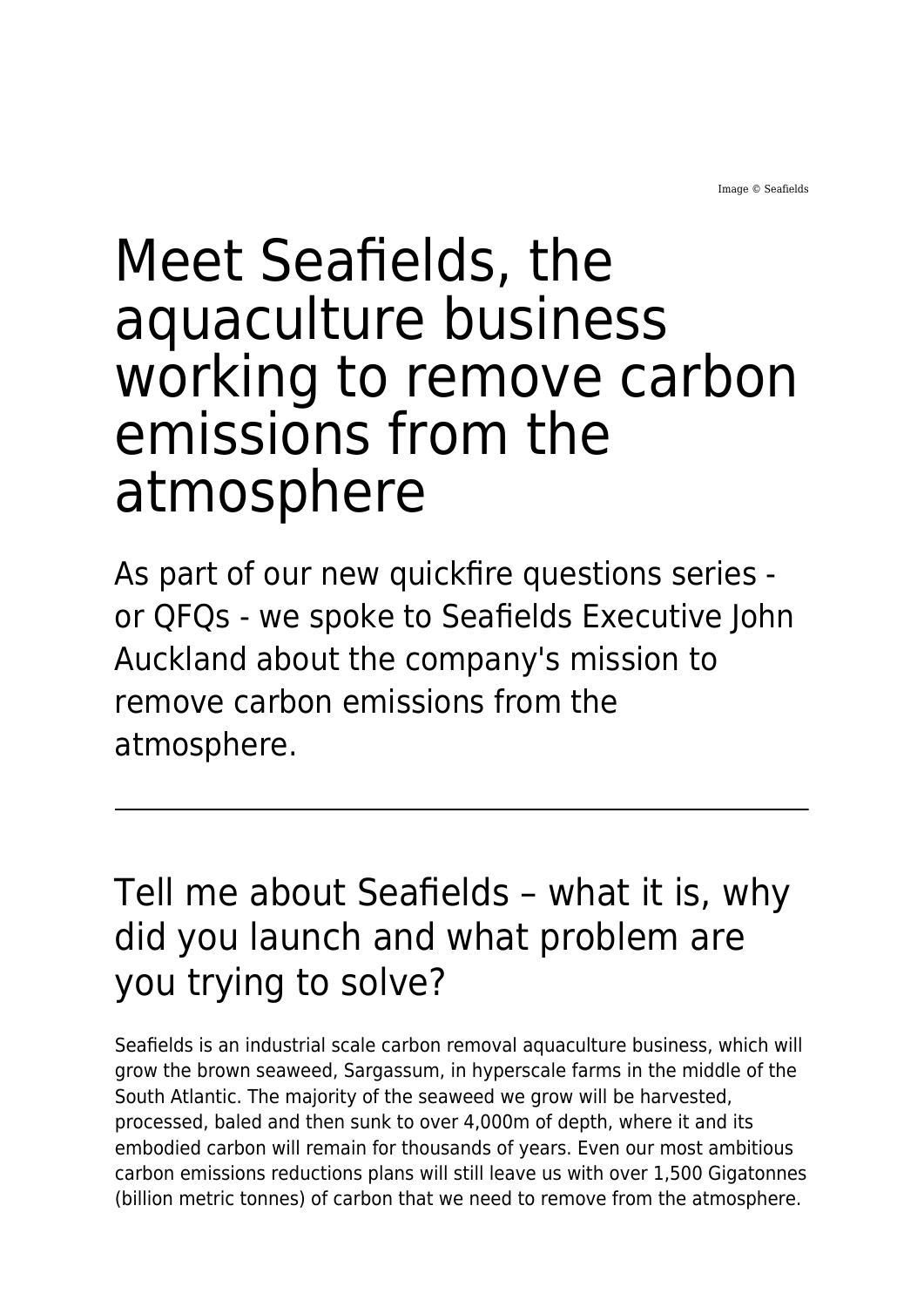Seafields will aim to remove at least 1 Gigatonne every year.

## How has the business evolved since its launch?

We had a very clear vision for Seafields, and that hasn't changed at all. The roadmap for achieving 1Gt changes regularly as we discover more of the science behind our methods and make progress in designing and engineering our farm technology. However, the climate emergency is urgent, so it's out of the question that we miss our deadlines – so we won't allow our timescales to change.

#### What is your favourite thing about being a founder?

I love the challenges you face when doing things no one else has done before. The most important traits of a founder are resourcefulness, adaptability and having an innate ability to innovate in ways others can't. Seafields is developing a technology that is designed to upwell nutrient-rich water from around 300m of depth. In this way we can grow our farms in the barren areas of the ocean and minimise our impact on local marine life. The solution involves developing upwelling pipes that use the natural salinity differences in the ocean to upwell water without needing a power source. This technology is theoretical, and if we can't make it work our solution might be dead in the water. We'll need over 7 million of these pipes, and the costs will potentially be prohibitive if we need to include a power source. Working with theoretical technologies that may not work would put most people off. But these are the kind of challenges that excite me and give me a sense of purpose.

### Which founders or businesses do you see as being the most inspirational?

Without being too cliche, Richard Branson has always been a role model to me. The way he consistently succeeds in tackling some of the biggest challenges is inspirational, and the fact that he builds purpose into almost everything he does. One of the most inspirational business leaders I know is Cemal Ezel from Change Please. They tackle homelessness by training homeless people to become baristas, and provide them with the funds to get started. It's such a simple but powerful concept and it's taught me that your idea needs to be easy to understand and the impact you create should be instantly recognisable.